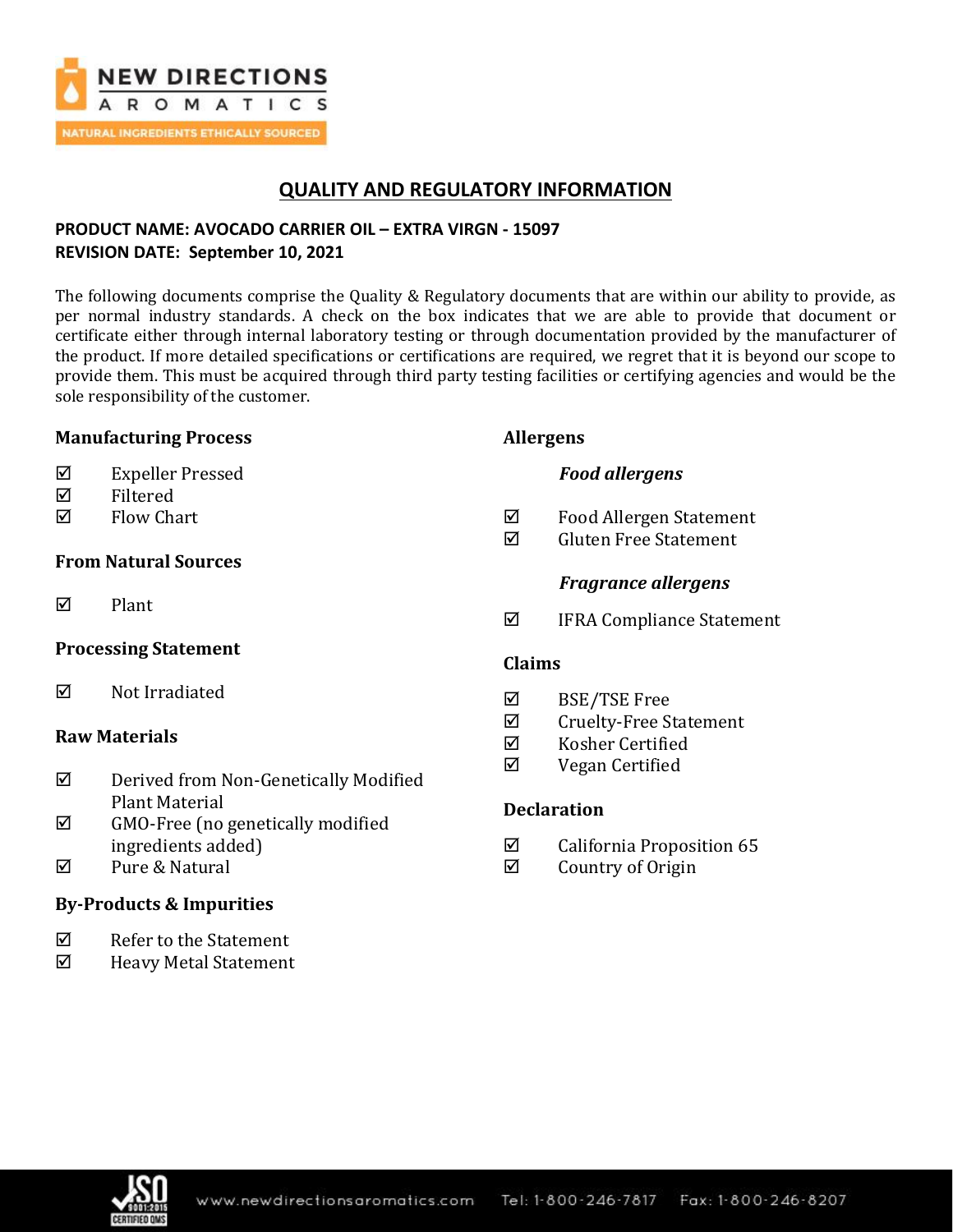

## **FLOW CHART**

### **PRODUCT NAME: AVOCADO CARRIER OIL – EXTRA VIRGN – 15097**



#### **Disclaimer & Caution:**

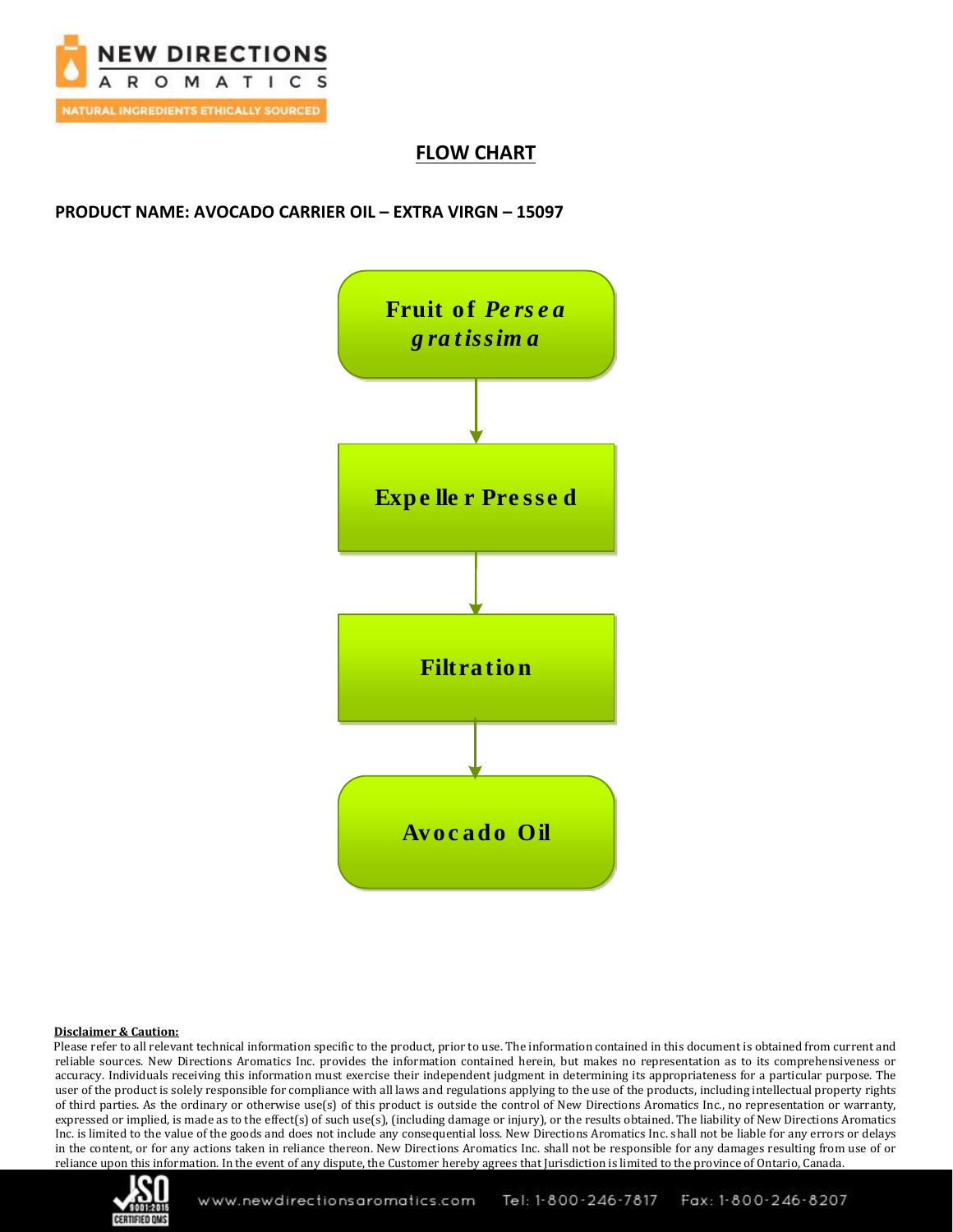

## **NON-IRRADIATION STATEMENT**

### **PRODUCT NAME: AVOCADO CARRIER OIL – EXTRA VIRGN - 15097**

We hereby declare that, to the best of our knowledge, this product has not been irradiated and does not contain any ingredient that has gone through any irradiation.

#### **Disclaimer & Caution:**

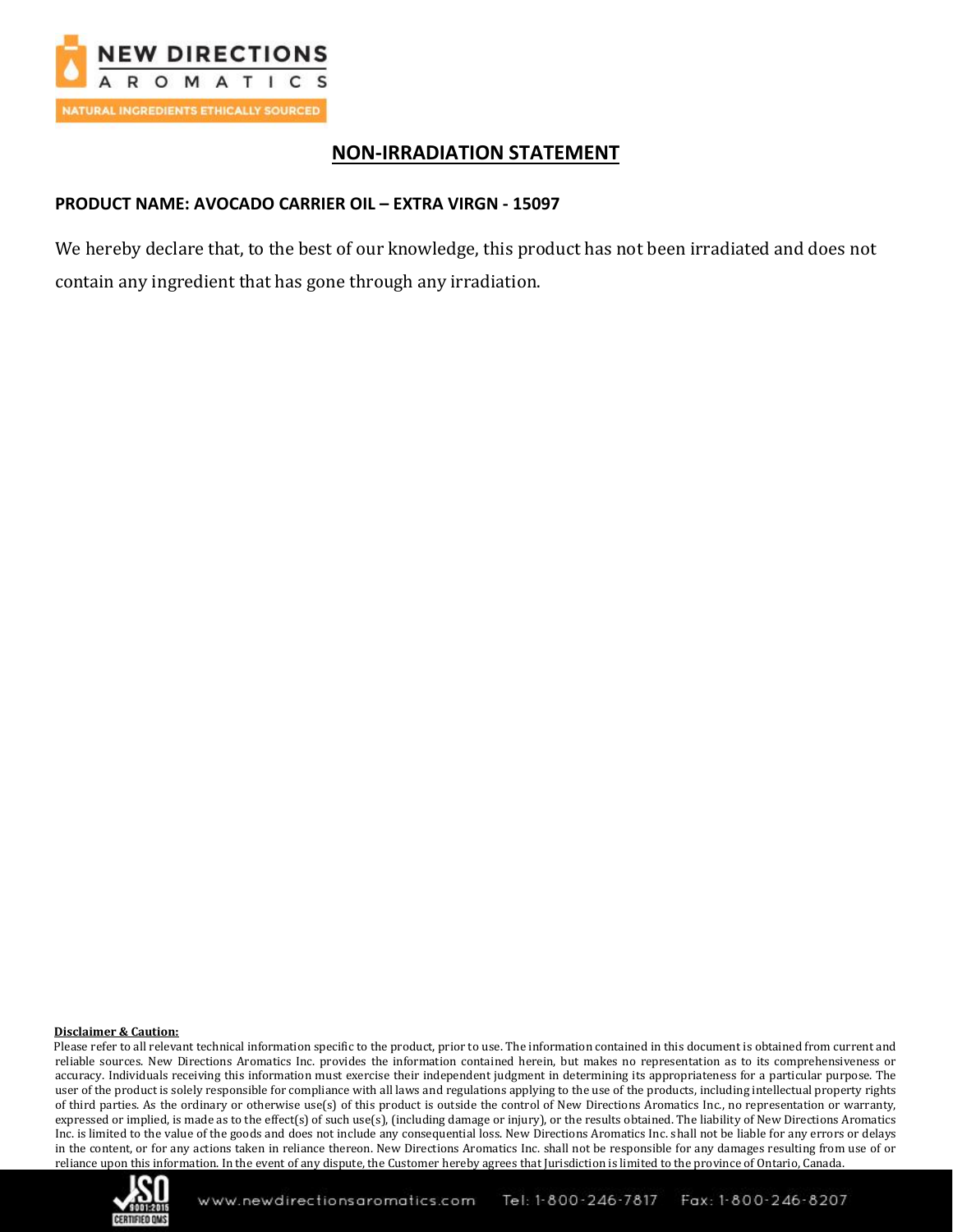

# **GMO STATEMENT**

### **PRODUCT NAME: AVOCADO CARRIER OIL – EXTRA VIRGN - 15097**

We hereby declare that, to the best of our knowledge, this product was not produced from or with GMO plant material.

#### **Disclaimer & Caution:**

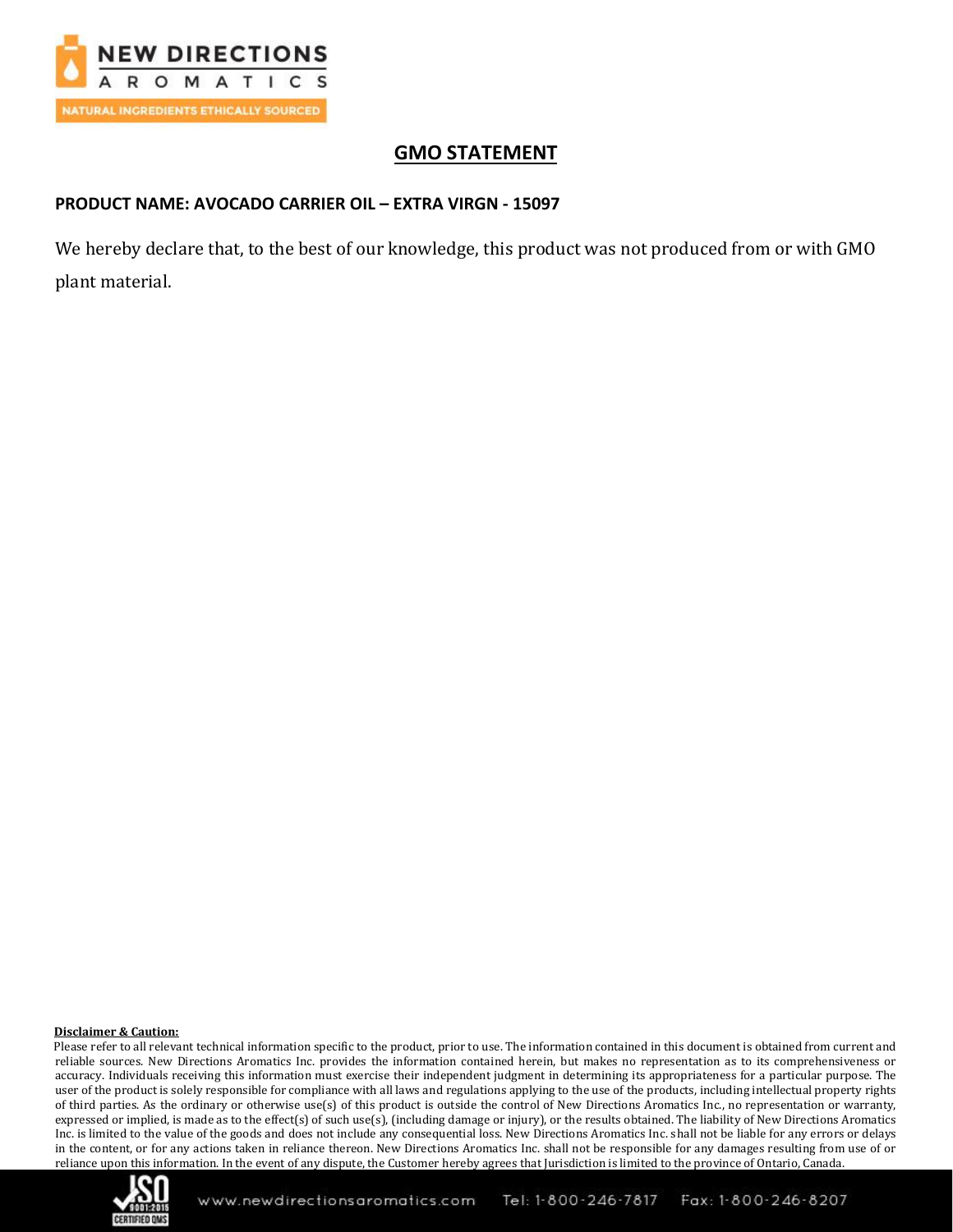

# **NATURAL STATEMENT**

### **PRODUCT NAME: AVOCADO CARRIER OIL – EXTRA VIRGN - 15097**

We hereby declare that, to the best of our knowledge, this product is 100 % pure and natural.

#### **Disclaimer & Caution:**

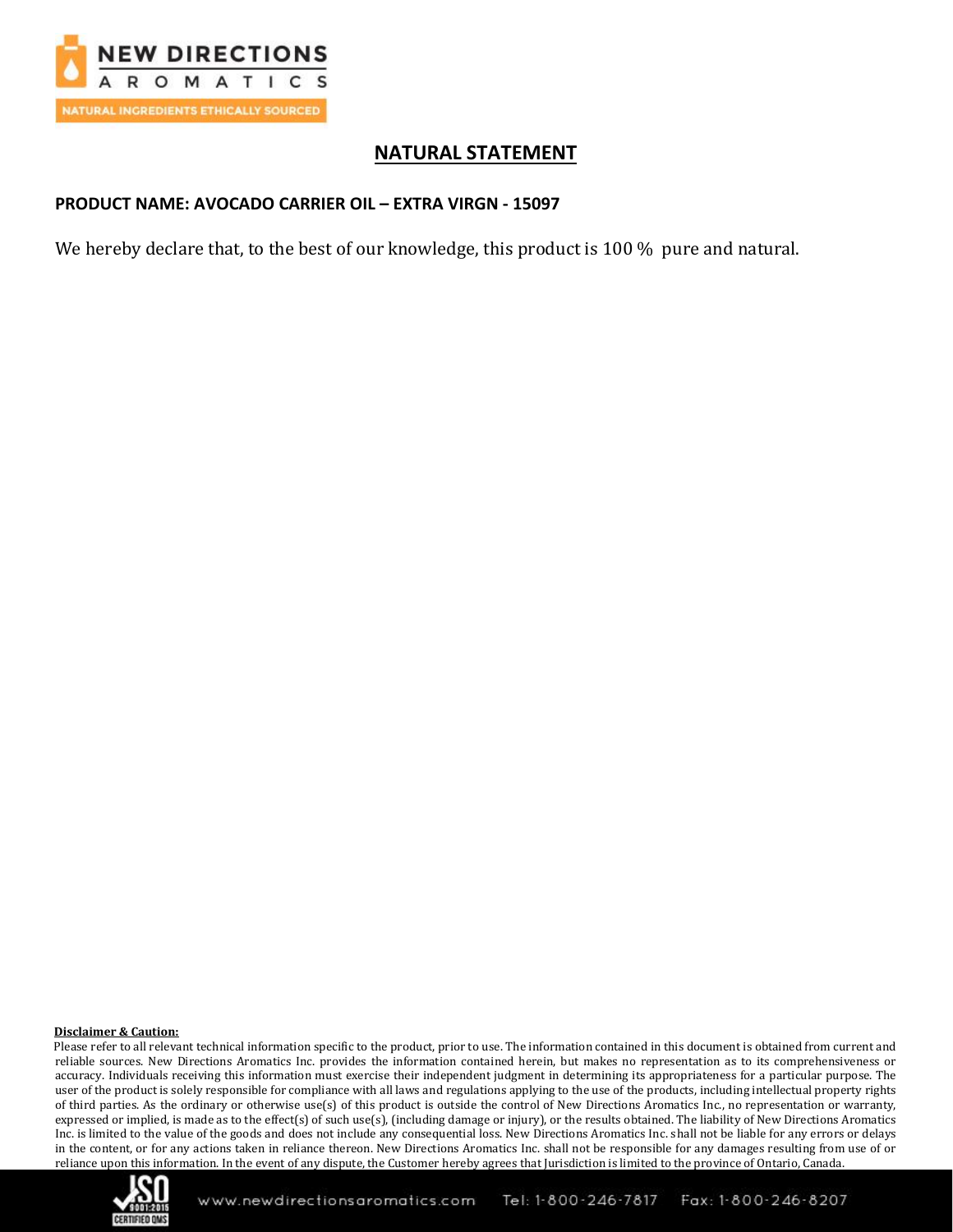

# **BY-PRODUCTS & IMPURITIES STATEMENT**

### **PRODUCT NAME: AVOCADO CARRIER OIL – EXTRA VIRGN - 15097**

We hereby declare that, to the best of our knowledge, this product does not contain any of the following by-products and impurities:

- Parabens
- Phthalates
- Polythene Beads or Microbeads
- **Pesticides**
- **Antioxidants**

#### **Disclaimer & Caution:**

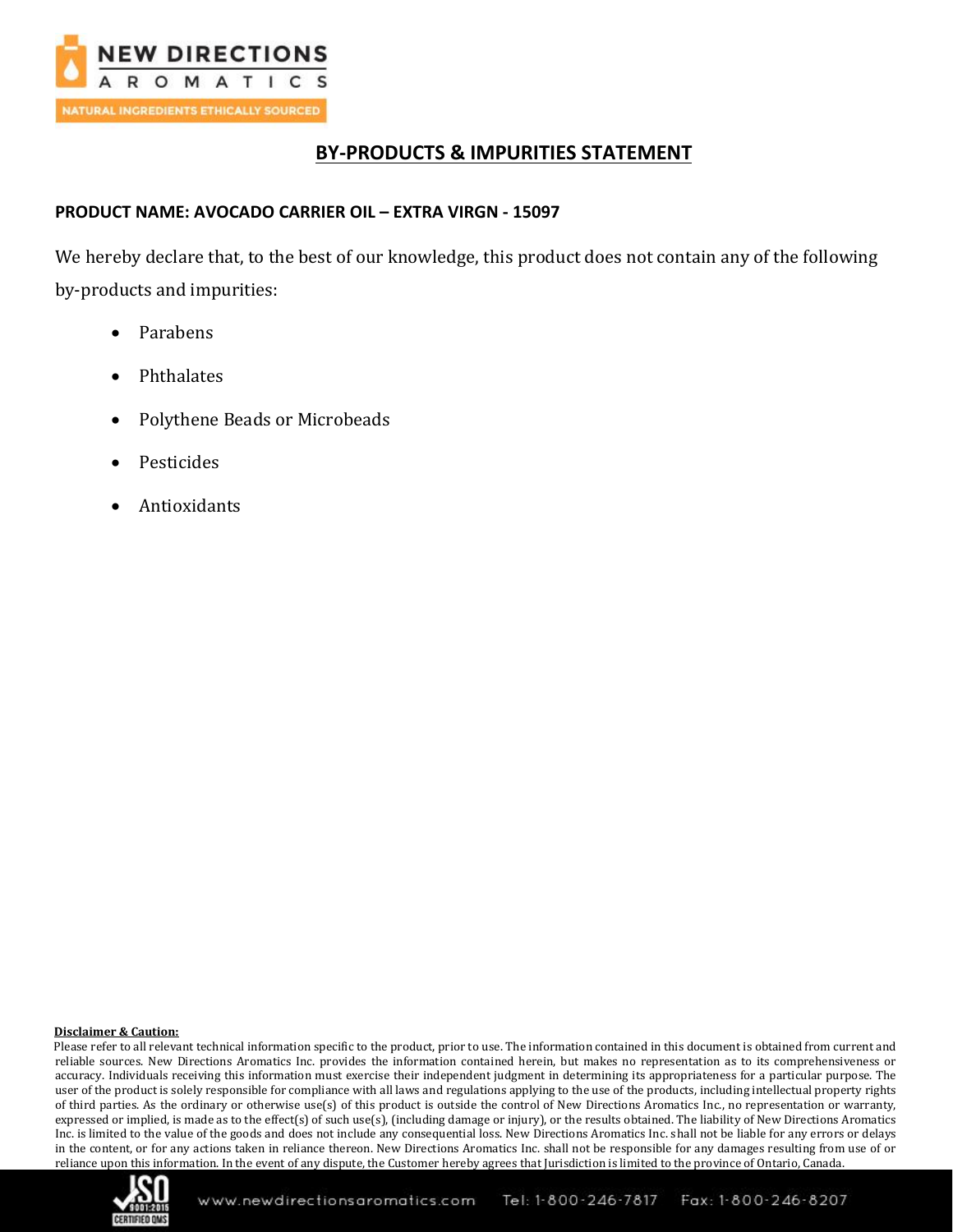

# **HEAVY METALS STATEMENT**

## **PRODUCT NAME: AVOCADO CARRIER OIL – EXTRA VIRGN - 15097**

We hereby declare that, to the best of our knowledge, this product is in conformity with the regulations regarding amounts of residual heavy metals in Canada, USA, and European Union.

#### **Disclaimer & Caution:**

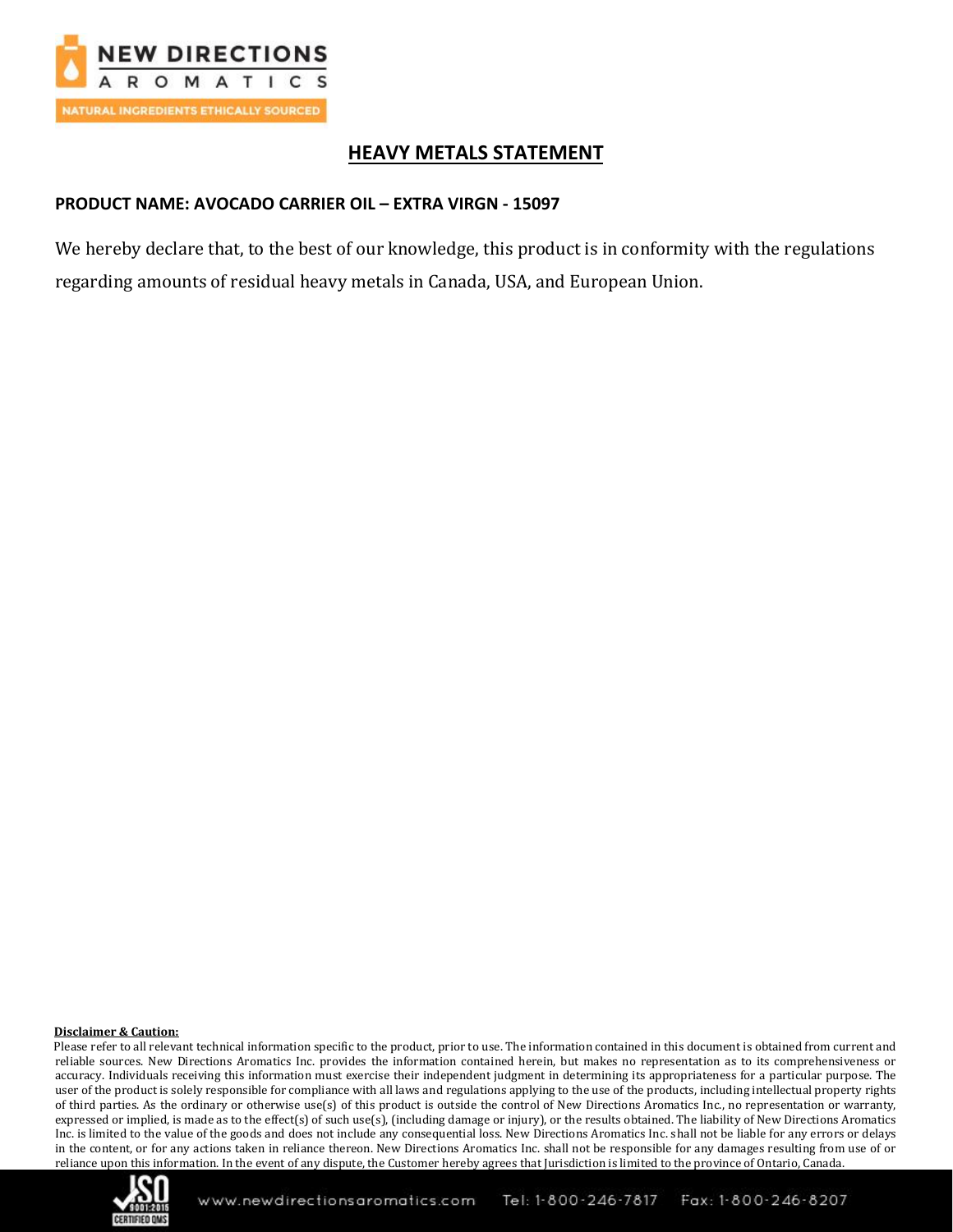

# **FOOD ALLERGEN INFORMATION**

#### **PRODUCT NAME: AVOCADO CARRIER OIL – EXTRA VIRGN - 15097**

| Component                                               | <b>Present in the product</b> |
|---------------------------------------------------------|-------------------------------|
| Peanuts (and/or derivatives,) e.g., protein oil         | N <sub>o</sub>                |
| Tree Nuts (and/or derivatives)                          | N <sub>0</sub>                |
| Seeds (Mustard, Sesame) (and/or derivatives)            | N <sub>0</sub>                |
| Wheat, Barley, Rye, Oats, Spelt, Kamut or their hybrids | N <sub>o</sub>                |
| Gluten                                                  | N <sub>0</sub>                |
| Soybeans (and/or derivatives)                           | No                            |
| Dairy (including lactose) or Eggs                       | No                            |
| Fish or their products                                  | No                            |
| Shellfish or their products                             | No                            |
| Celery (and/or derivatives)                             | No                            |
| Lupin (and/or derivatives)                              | No                            |
| Sulphites (and derivatives) (added or $\geq 10$ ppm)    | No                            |

#### **Disclaimer & Caution:**

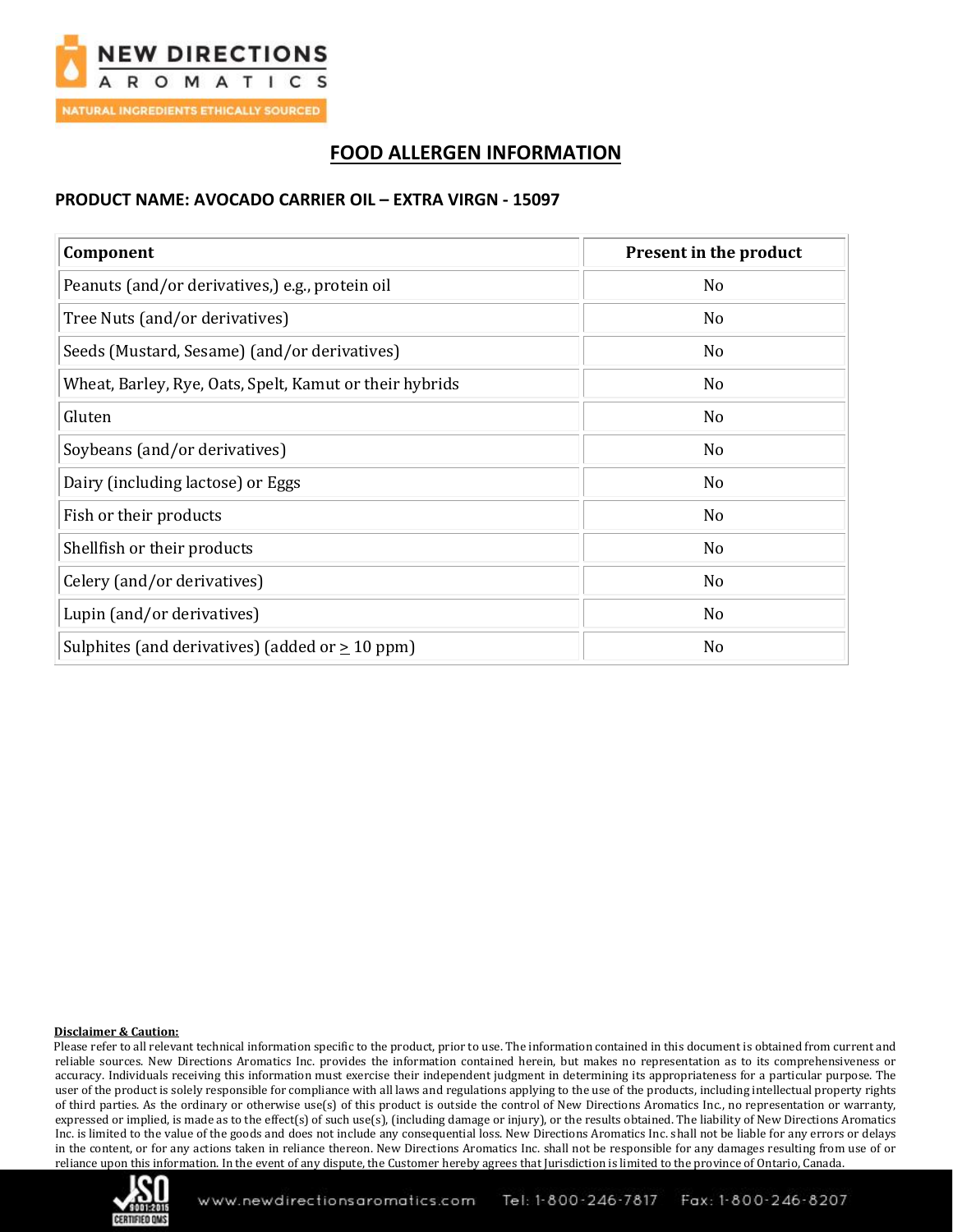

# **GLUTEN STATEMENT**

#### **PRODUCT NAME: AVOCADO CARRIER OIL – EXTRA VIRGN - 15097**

We hereby declare that, to the best of our knowledge, this product is gluten-free and was not manufactured with any ingredients containing gluten.

#### **Disclaimer & Caution:**

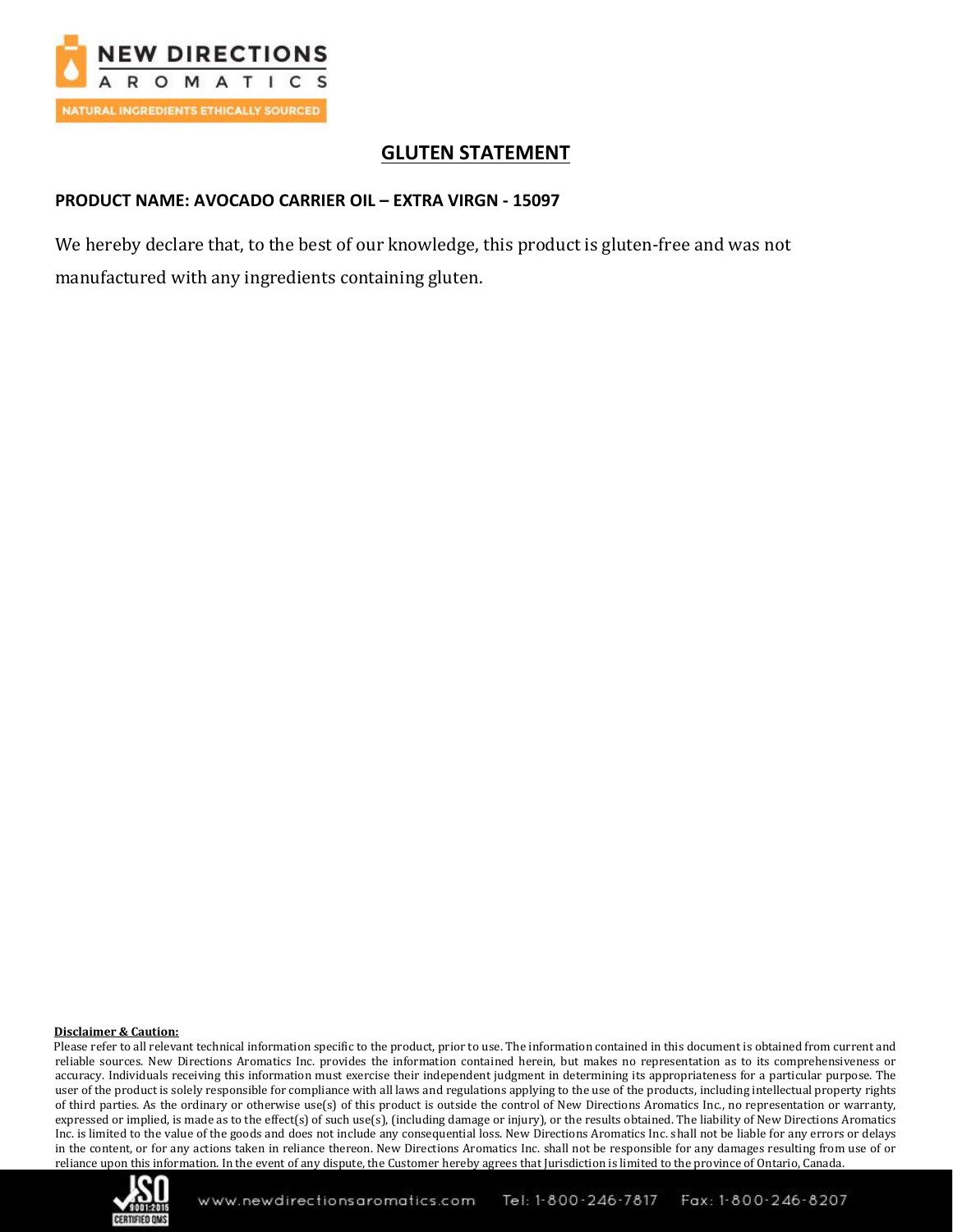

# **IFRA COMPLIANCE STATEMENT**

### **PRODUCT NAME: AVOCADO CARRIER OIL – EXTRA VIRGN - 15097**

We hereby declare that, to the best of our knowledge, based on processing information and raw materials used, Fragrance Allergens listed in the EU Regulation 1223/2009 Annex III, N0 67-92 are not likely to be present.

#### **Disclaimer & Caution:**

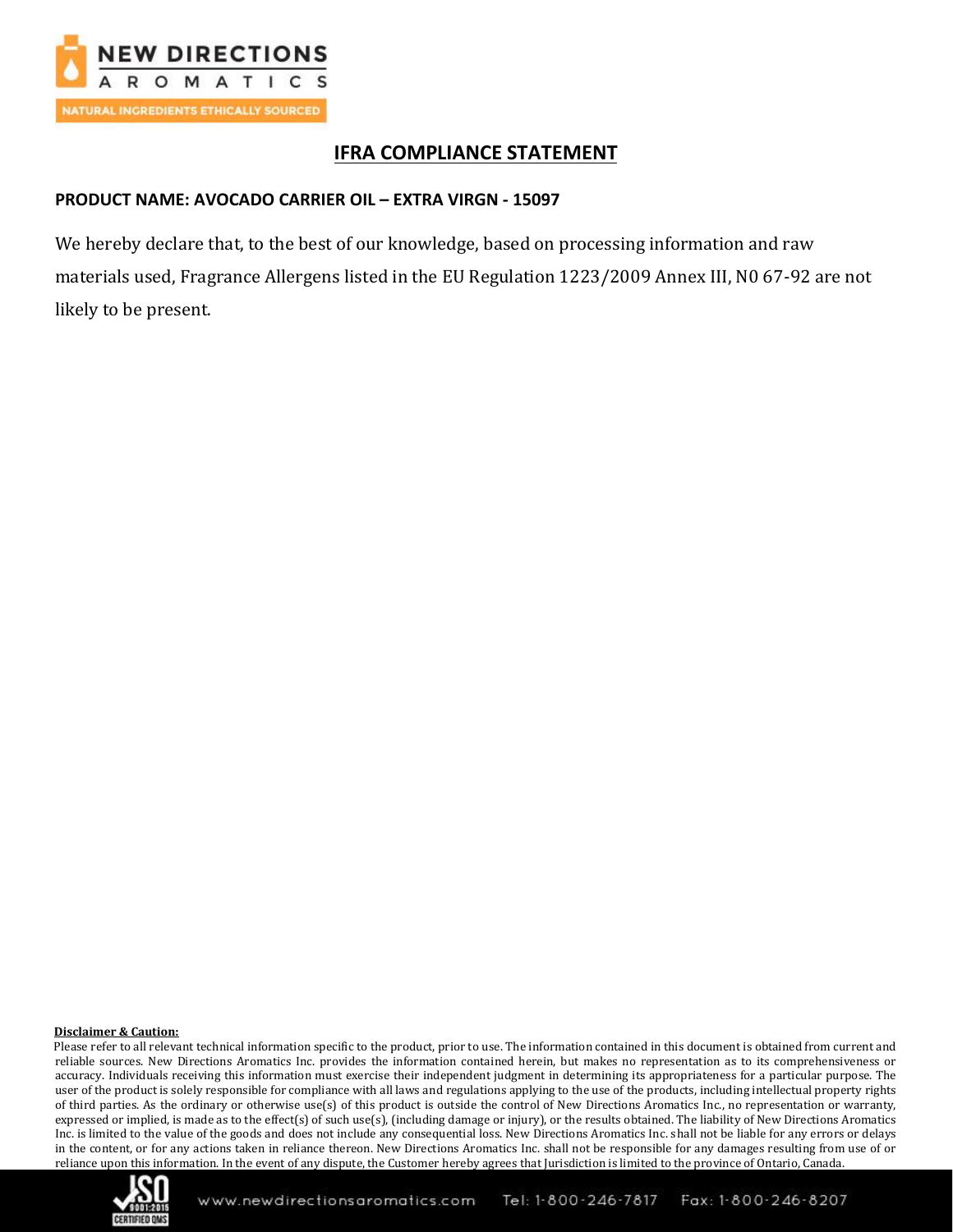

# **DECLARATION OF BOVINE/TRANSMISSABLE SPONGIFORM ENCEPHALOPATHY (BSE/TSE)**

### **PRODUCT NAME: AVOCADO CARRIER OIL – EXTRA VIRGN - 15097**

We hereby declare that, to the best of our knowledge, that this product was not made with, nor contains, any animal material or derivatives, and is free of BSE/TSE.

#### **Disclaimer & Caution:**

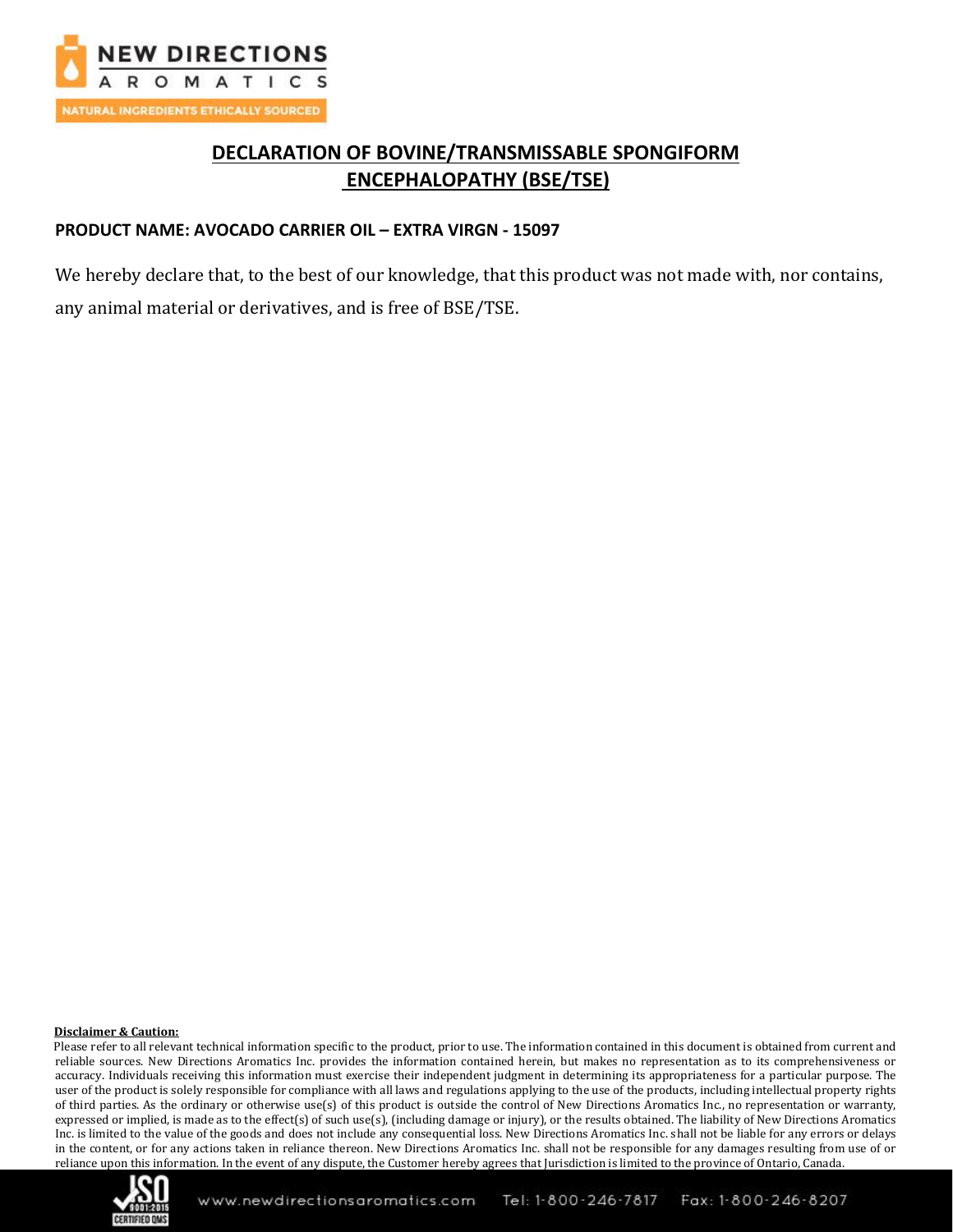

# **CRUELTY-FREE STATEMENT**

### **PRODUCT NAME: AVOCADO CARRIER OIL – EXTRA VIRGN - 15097**

We hereby declare that, to the best of our knowledge, this product has not been tested on animals.

#### **Disclaimer & Caution:**

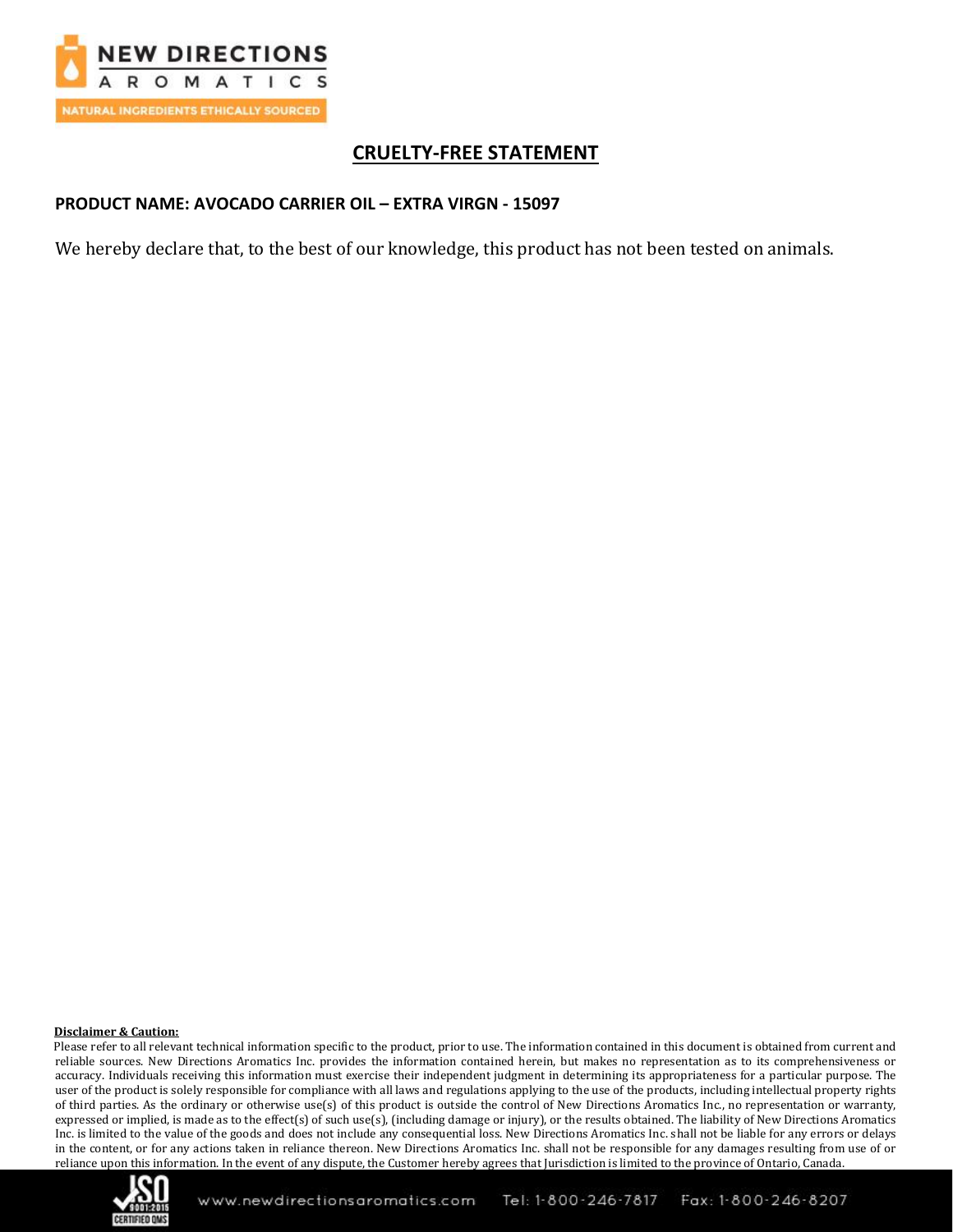

# **KOSHER STATEMENT**

### **PRODUCT NAME: AVOCADO CARRIER OIL – EXTRA VIRGN - 15097**

We hereby confirm that this product has been certified to Kosher standards.

#### **Disclaimer & Caution:**

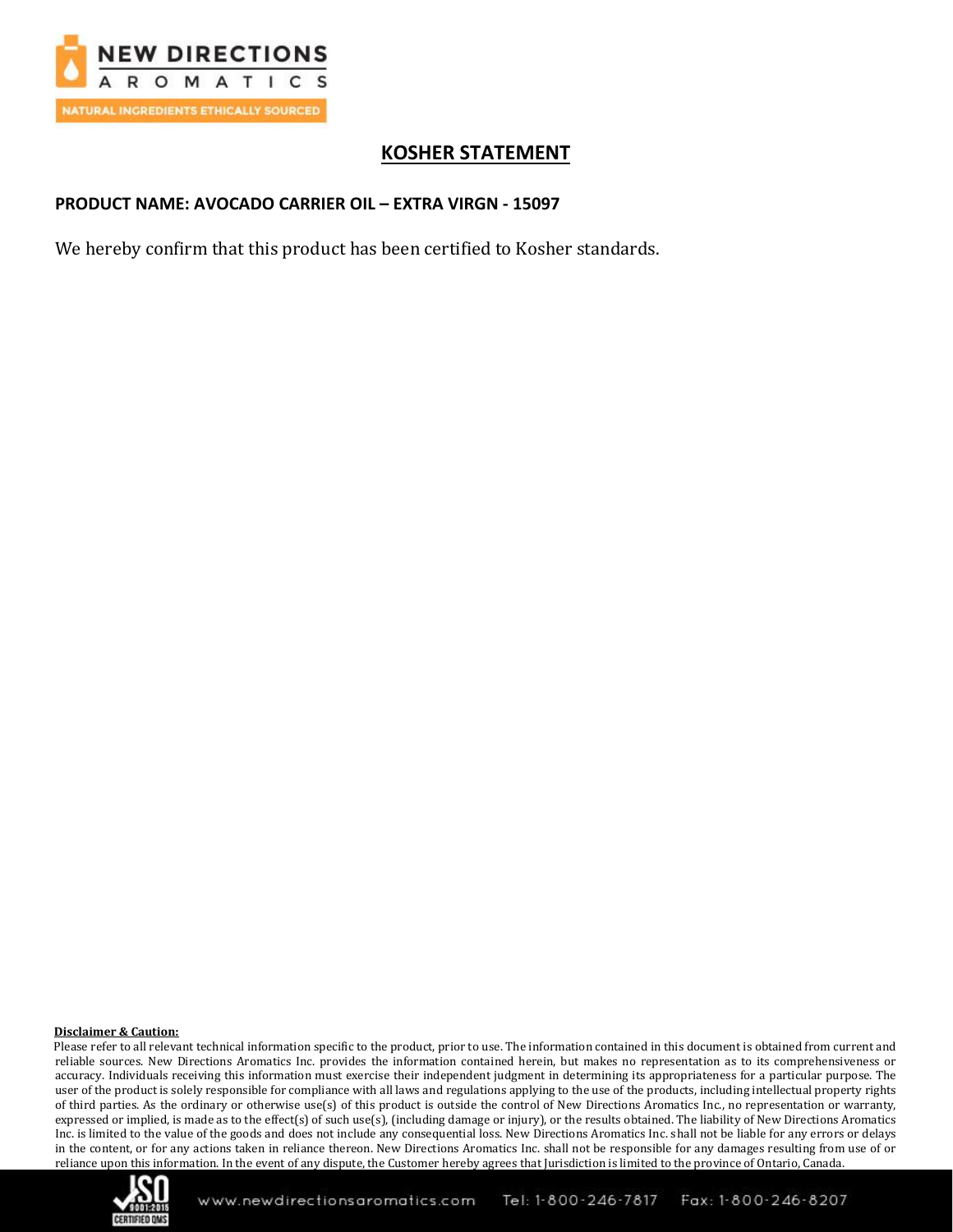

# **VEGAN STATEMENT**

### **PRODUCT NAME: AVOCADO CARRIER OIL – EXTRA VIRGN - 15097**

We hereby confirm that this product has been certified to Vegan standards.

#### **Disclaimer & Caution:**

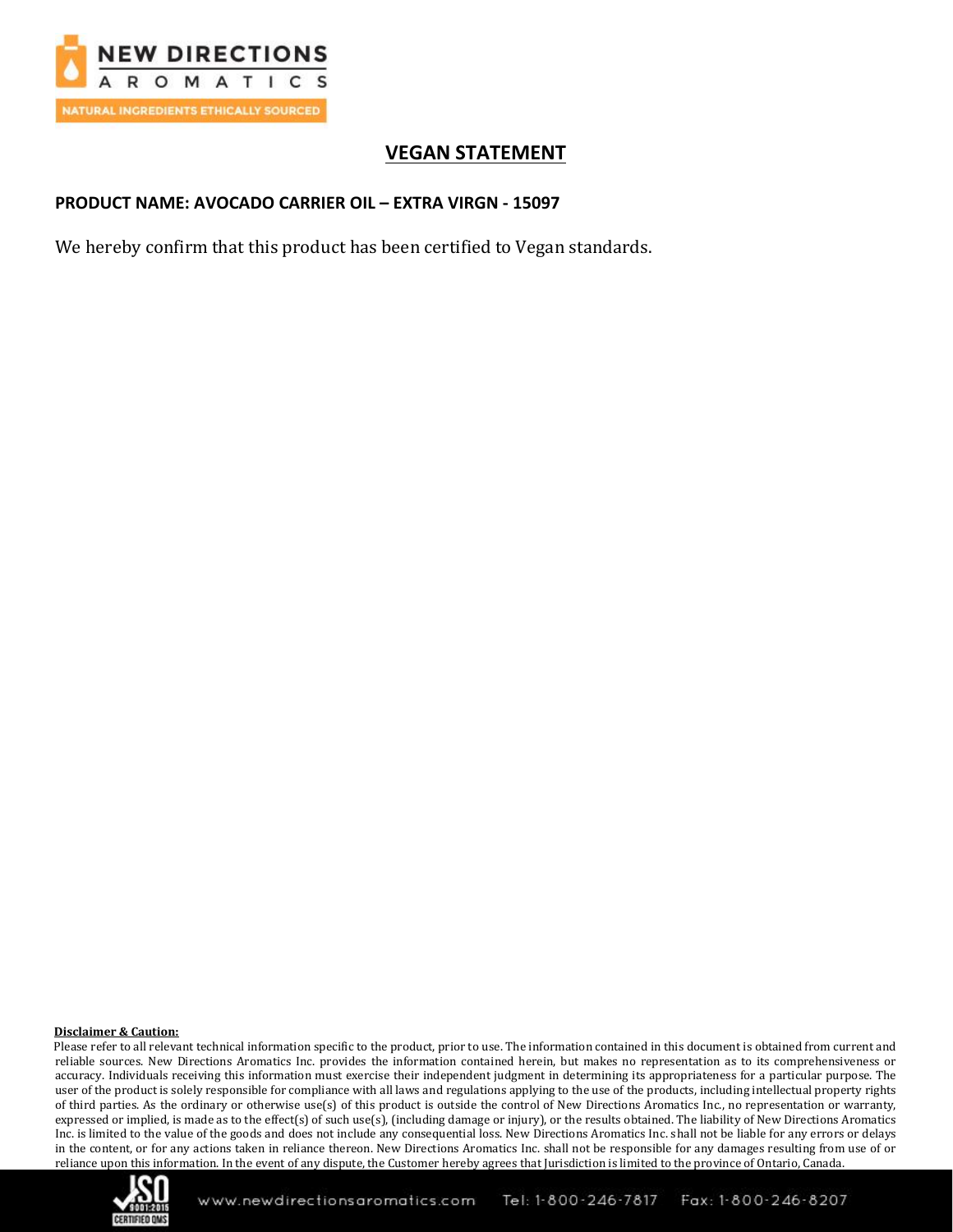

## **CALIFORNIA PROPOSITON 65 STATEMENT**

#### **PRODUCT NAME: AVOCADO CARRIER OIL – EXTRA VIRGN - 15097**

We hereby confirm that, to the best of our knowledge, this product does not contain any chemicals or substances listed on California Proposition 65.

#### **Disclaimer & Caution:**